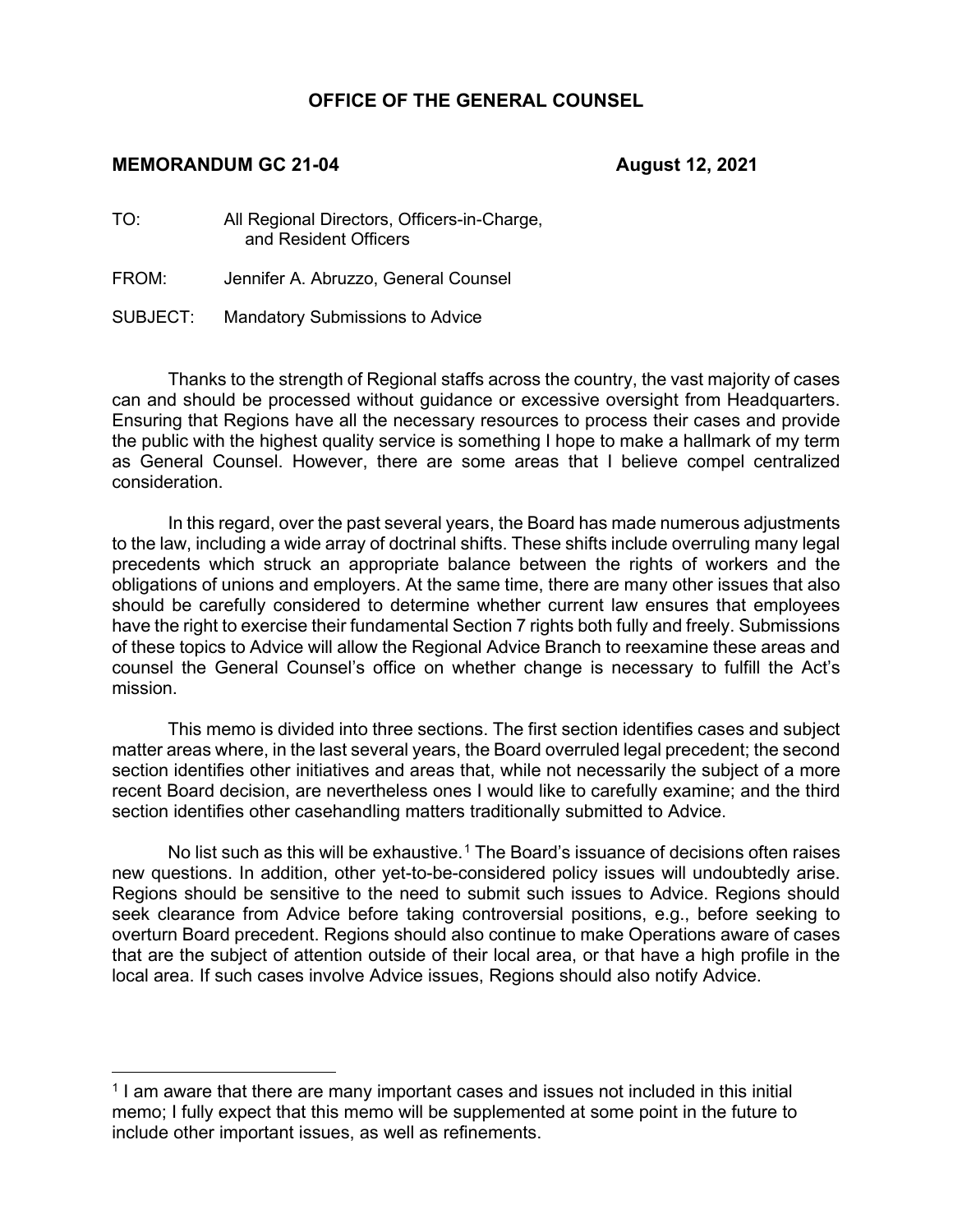## A. Cases Involving Board Doctrinal Shifts

## **1. Employer handbook rules**

- Cases involving the applicability of *The Boeing Co.*, 365 NLRB No. 154 (2017), (imposing a new framework for determining the legality of workplace/employee handbook rules). This includes, but is not limited to, *Boeing's* applicability to confidentiality rules, non-disparagement rules, social media rules, media communication rules, civility rules, respectful and professional manner rules, offensive language rules and no camera rules. This further includes applicability of *L.A. Specialty Produce Co*., 368 NLRB No. 93 (2019) (changing General Counsel's initial burden in rules cases to not only establish that a reasonable employee would interpret a facially neutral rule as potentially interfering with the exercise of Section 7 rights, but that work rules should be judged from the perspective of the objectively reasonable employee who is aware of his legal rights and also interprets work rules as they apply to the "everydayness" of his job).
- Cases involving the applicability of *AT&T Mobility*, 370 NLRB No. 121 (2021) (overruling prong three of *Lutheran Heritage Village-Livonia*, 343 NLRB 646 (2004), and finding that an otherwise lawful work rule applied to restrict Section 7 activity remains lawful and that rescission of such rule in those circumstances is inappropriate).

### **2. Confidentiality provisions/Separation agreements and instructions**

- Cases involving the applicability of *Baylor University Medical Center*, 369 NLRB No. 43 (2020) overruling *Clark Distribution Systems*, 336 NLRB 747 (2001) and finding that separation agreements that contain confidentiality and nondisparagement clauses, as well as those prohibiting the departing employee from participating in claims brought by any third party against the employer in return for severance monies, lawful. *See also International Game Technology*, 370 NLRB No. 50 (2020) (applying *Baylor* to a separation agreement requiring the departing employee not to make any public statements "detrimental to the business or reputation" of the employer).
- Cases involving applicability of *Apogee Retail LLC d/b/a Unique Thrift Store*, 368 NLRB No. 144 (2019) (overruling *Banner Estrella Medical Ctr*., 362 NLRB 1108 (2015) and assessing confidentiality rules applicable to workplace investigations under the Board's decision in *The Boeing Co*., 365 NLRB No. 154 (2017) rather than on a case by case basis). *See also Watco Transloading, LLC*, 369 NLRB No. 93 slip op. at 8, n. 24 (2020) and *Alcoa Corp*., 370 NLRB No. 107 (2021) (extending the holding of *Apogee* to oral confidentiality instructions given to employees).
- Cases involving the applicability of *California Commerce Club*, 369 NLRB No. 106 (2020) (overruling *Professional Janitorial Services of Houston*, 363 NLRB No. 35 (2015) and finding confidentiality provision of arbitration agreement that prohibits "disclosure of evidence or award/decision beyond the arbitration proceeding" lawful under the Act).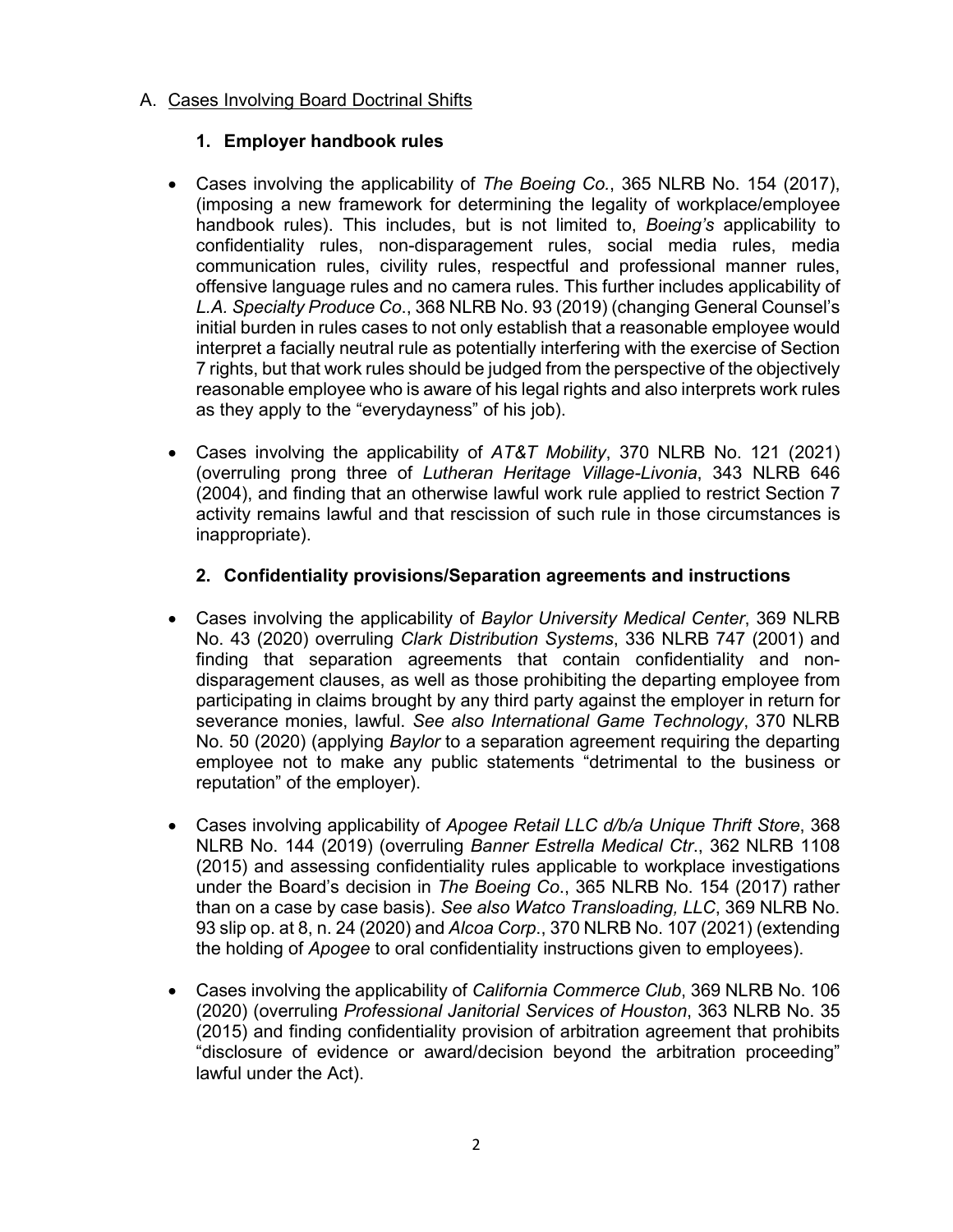## **3. What constitutes protected concerted activity**

- Cases involving the applicability of *Alstate Maintenance, LLC,* 367 NLRB No. 68 (2019) (overruling *WorldMark by Wyndham*, 356 NLRB 765 (2011) and narrowly construing what rises to the level of concerted activity and what constitutes mutual aid or protection within the meaning of Section 8(a)(1)). See also, *Quicken Loans, Inc*., 367 NLRB No. 112 (2019) (narrowly construing bathroom conversation as not involving working conditions). In addition, Regions should also submit cases involving the applicability of the inherently concerted doctrine, set forth in *Hoodview Vending Co*., 359 NLRB 355 (2012), including to subjects other than wages, but that regularly arise in the workplace, such as issues involving employees' health and safety.
- Cases involving applicability of *Rio All-Suites Hotel and Casino*, 368 NLRB No. 143 (2019) (overruling *Purple Communications*, 361 NLRB 1050 (2014) governing employees' rights to use an employer's email system for workplace communications). Regions should also submit cases involving employees' use of other electronic platforms in the workplace, i.e. Discord, Slack, Groupme, or other employer communication systems.
- Cases involving the applicability of *Wynn Las Vegas, LLC*, 369 NLRB No. 91 (2020) (overruling the standard for distinguishing solicitation from mere "union talk" articulated in *Wal-Mart Stores*, 340 NLRB 637 (2003)).
- Cases involving the applicability of *Amnesty International of the USA, Inc.*, 368 NLRB No. 112 (2019) (narrowing what constitutes mutual aid or protection; Board holding, among other things, that employees who engage in a concerted protest on behalf of interns are not engaged activity for mutual aid or protection within the meaning of Section 7 of the Act).

### **4.** *Wright Line***/General Counsel's burden**

- Cases involving the applicability of *Tschiggfrie Properties, Ltd*., 368 NLRB No. 120 (2019) (overruling *Mesker Door*, 357 NLRB 591 (2011) and *Libertyville Toyota*, 360 NLRB 1298 (2014) and heightening the animus requirement for the General Counsel's prima facie burden in *Wright Line* cases.)
- Cases involving the applicability of *Electrolux Home Products*, 368 NLRB No. 34 (2019) (de-emphasizing the significance of pretext in furtherance of satisfying the General Counsel's burden under *Wright Line*, and distinguishing *El Paso Electric Co*., 355 NLRB 428 n. 3 (2010) and *Whitesville Mill Service Co*., 307 NLRB 937 (1992) (where pretext was relied upon to satisfy the General Counsel's burden of proof)).
- Cases involving the applicability of *General Motors*, 369 NLRB No. 127 (2020) (overruling *Atlantic Steel*, 245 NLRB 814 (1979) and calling other site-specific standards into question and, instead, requiring the application of *Wright Line* in most adverse action cases).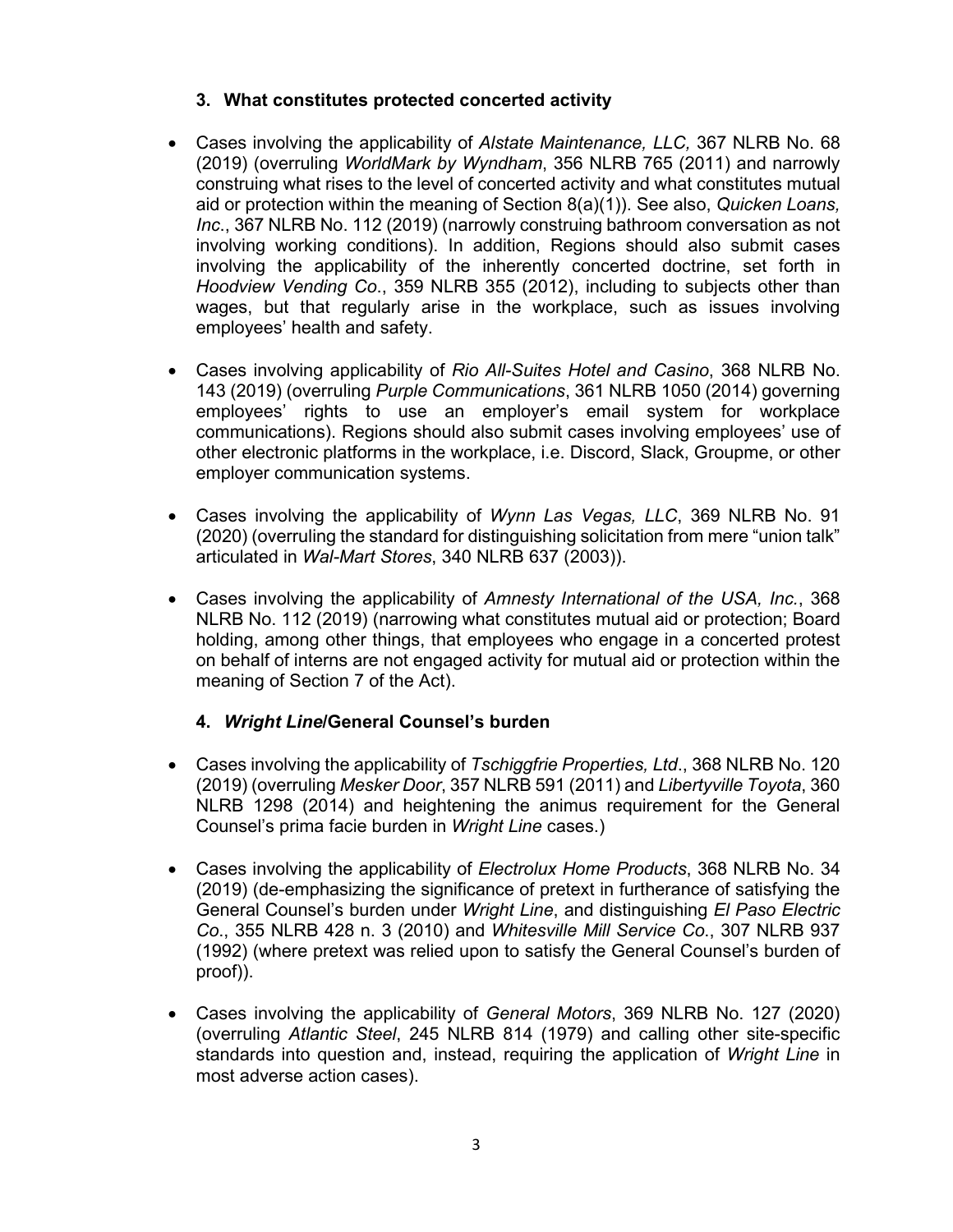# **5. Remedial issues**

- Cases involving applicability of *Shamrock Foods Co*., 369 NLRB No. 5 (2020) (distinguishing earlier Board cases, including *Clark Distribution Systems*, 336 NLRB 747, 751 (2001) and *Webel Feed Mills & Pike Transit Co*., 229 NLRB 178, 179-80 (1977) and finding the offer of significantly more backpay than is owed in return for a waiver of reinstatement lawful).
- Cases involving the applicability of *UPMC*, 365 NLRB No. 153 (2017) (overruling the "full remedy" standard set forth in *Postal Service*, 364 NLRB No. 116 (2016) for the acceptance of settlement agreements, even over the objections of the General Counsel and/or charging party, if the terms are "reasonable" under an *Independent Stave* analysis).

## **6. Union access**

- Cases involving the applicability of *Tobin Center for the Performing Arts*, 368 NLRB No. 46 (2019) (overruling *New York New York Hotel & Casino*, 356 NLRB 907 (2011) and holding that a property owner may exclude off duty contractor employees seeking access to engage in Section 7 activity unless they work both regularly and exclusively on the property and the property owner fails to show they have one or more reasonably non-trespassory alternative means of communication).
- Cases involving the applicability of *UPMC*, 368 NLRB No. 2 (2019), and *Kroger Ltd Partnership,* 368 NLRB No. 64 (2019) (overruling *Sandusky Mall*, 329 NLRB 618 (1999) and redefining discrimination to allow an employer to exclude union representatives from, inter alia, access to public spaces on employer property).

## **7. Union dues**

- Cases involving the applicability of *Valley Hospital Medical Center*, 368 NLRB No. 139 (2019) (overruling *Lincoln Lutheran of Racine*, 362 NLRB 1655 (2015) and finding that an employer may lawfully cease checking off and remitting dues unilaterally following contract expiration).
- Cases involving the applicability of *United Nurses & Allied Professionals (Kent Hospital)*, 367 NLRB No. 94 (2019) (requiring that unions provide non-member *Beck* objectors with verification that the financial information disclosed to them has been independently audited and that lobbying costs are not chargeable to such objectors).

## **8. Employee status**

• Cases involving the applicability of *SuperShuttle DFW, Inc*., 367 NLRB No. 75 (2019) (overruling *FedEx Home Delivery*, 361 NLRB 610 (2014) in determining whether a party has met its burden of establishing independent contractor status, with emphasis on the significance of entrepreneurial opportunity).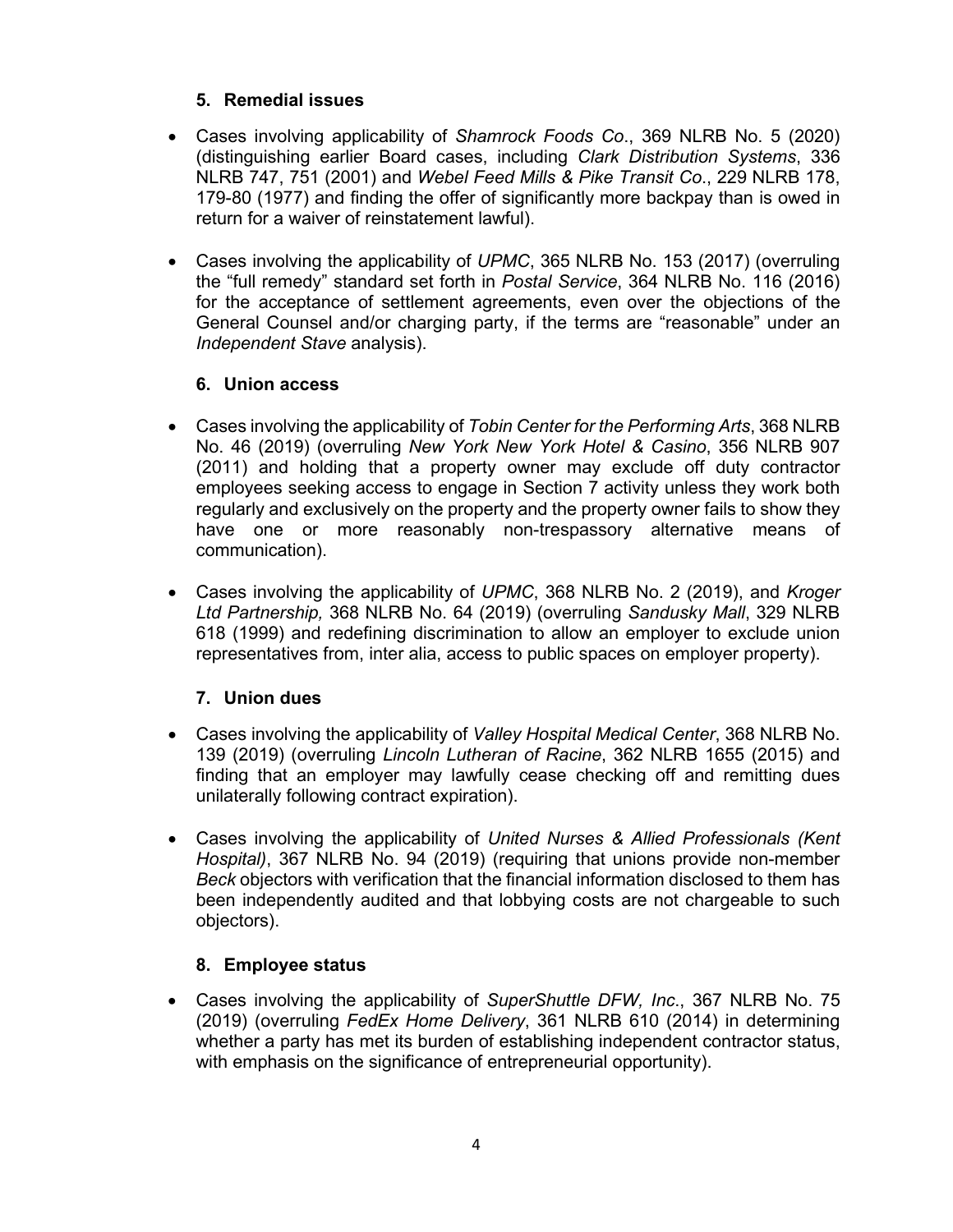## **9. Board jurisdiction over religious institutions**

• Cases involving the applicability of *Bethany College*, 369 NLRB No. 98 (2020) (overruling *Pacific Lutheran University*, 361 NLRB 1404 (2014) in determining whether to assert jurisdiction over religious educational institutions).

### **10. Employer duty to recognize and/or bargain**

- Cases involving the applicability of *MV Transportation*, 368 NLRB No. 66 (2019) (overruling *Provena St. Joseph Medical Ctr*., 350 NLRB 808 (2007), which set forth the clear and unmistakable waiver standard to determine whether an employer's unilateral action was permitted, and instead adopting a "contract coverage" standard, under which unilateral action is permitted if it falls within the compass or scope of certain contractual language in the CBA). Relatedly, cases involving the applicability of *Bath Iron Works Corp*., 345 NLRB 499 (2005) (providing, in the contract modification context, that employer's interpretation of contract need only have a sound arguable basis to avoid finding a violation).
- Cases involving the applicability of *Johnson Controls, Inc*., 368 NLRB No. 20 (2019) (overruling the "last in time" rule of *Levitz Furniture Co. of the Pacific*, 333 NLRB 717 (2001) and requiring that a union faced with an anticipatory withdrawal of recognition may only reacquire majority status through filing a petition for a Board election within 45 days from the date the employer gives notice of the anticipatory withdrawal).
- Cases involving the applicability of *Ridgewood Health Care Center, Inc*., 367 NLRB No. 110 (2019) (overruling *Galloway School Lines*, 321 NLRB 1422 (1996) and finding that a successor employer that discriminates in refusing to hire a certain number of the predecessor's workforce to avoid a *Burns* successorship bargaining obligation does not necessarily forfeit the right to set employees' initial terms).
- Cases involving the applicability of *Raytheon Network Centric Systems*, 365 NLRB No. 161 (2017) (overruling *E.I. du Pont de Nemours*, 364 NLRB No. 113 (2016), where the Board held that actions consistent with a past practice created under a management rights clause in an expired contract or involving employer discretion constituted a change triggering a notice/bargaining obligation).
- Cases involving the applicability of *Arlington Metals Corp*, 368 NLRB No. 74 (2019) (distinguishing the Supreme Court decision in *NLRB v Truitt Mfg*., 351 U.S. 149 (1956) and Board decision in *Nielsen Lithographing Co*., 305 NLRB 697 (1992) in finding no claimed inability to pay triggering an obligation to furnish requested employer financial records and instead finding employer to be asserting "competitive disadvantage").
- Cases involving the applicability of *American Security Programs, Inc*., 368 NLRB No. 151 (2019) (failing to follow a long line of cases provided for an affirmative bargaining order to remedy unlawful implementation of a last and final offer and unlawful unilateral changes).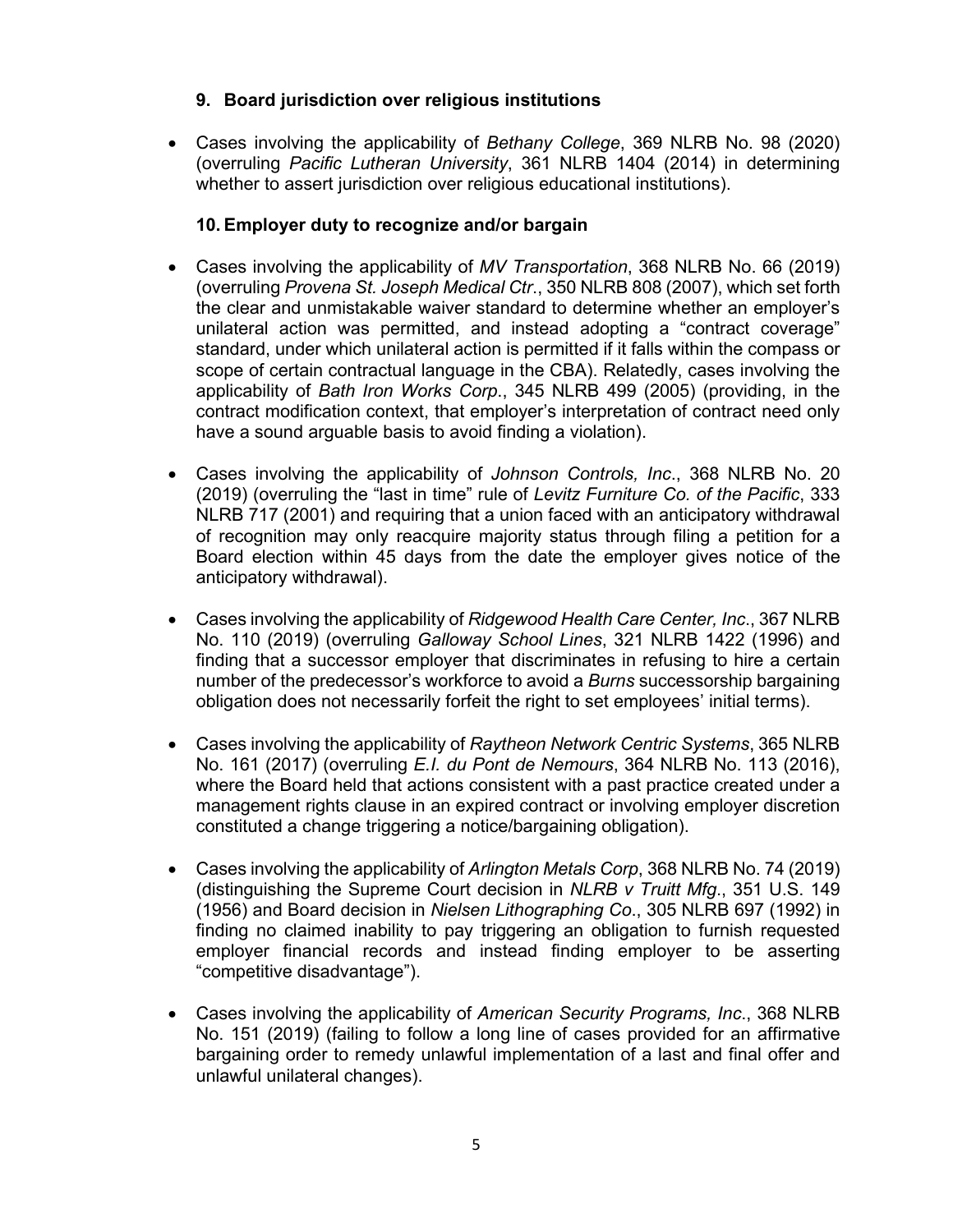- Cases involving the applicability *Sysco Grand Rapids, LLC*, 367 NLRB No. 111 (2019) (failing to confer an otherwise appropriate *Gissel* bargaining order based merely on delay, much of which was occasioned by the employer).
- Cases involving the applicability of *Pittsburgh Post-Gazette*, 368 NLRB No. 41, slip op. at 3, n.5 (2019) (distinguishing *Finley Hospital*, 362 NLRB 915 (2015) in determining whether the post-contract status quo required increases to employer fund contributions). See also *Richfield Hospitals, Inc*., 368 NLRB No. 44, slip op. at 3, n.7 (2019) (where Board again declined to rely on *Finley* in connection with whether longevity pay increases were required post-contract expiration).
- Cases involving the applicability of *Care One at New Milford*, 369 NLRB No. 109 (2020) (overruling *Total Security Management, LLC*, 364 NLRB No. 106 (2016), and finding that employers have no duty to bargain over discretionary discipline of employees not yet covered by a collective bargaining agreement, provided the discipline is similar in kind and degree to past actions).
- Cases involving a refusal to furnish information related to customer complaints. See *Palace Station Hotel & Casino*, 368 NLRB No. 148 (2019) (overruling *Mercedes Benz of San Diego*, 357 NLRB No. 114 (2011) and finding these complaints not presumptively relevant).

## **11. Deferral**

• Cases involving the applicability of *United Parcel Service*, 369 NLRB No. 1 (2019) (overruling *Babcock & Wilcox Construction Co*., 361 NLRB 1127 (2014), which required the party urging deferral to demonstrate that (1) the arbitrator was explicitly authorized to decide the ULP issue, (2) the arbitrator was presented with and considered the statutory issue or was prevented from doing so by the party opposing deferral, and (3) Board law reasonably permits the arbitral award, and, instead, returning to the standards of *Spielberg Mfg*,112 NLRB 1080 (1955) and *Olin Corp*., 268 NLRB 573 (1984)).

### B. Other Areas and Initiatives

### **1. Employee status**

- Cases involving the applicability of *Velox Express, Inc*., 368 NLRB No. 61 (2019) (Board refusing to find a violation based on an employer having misclassified drivers as independent contractors).
- Cases involving the applicability of *Brevard Achievement Center, Inc.*, 342 NLRB 982 (2004) (declining to extend the Act's coverage to individuals with disabilities on grounds that these individuals, where working in a rehabilitative setting, are not employees within the meaning of Section 2(3) of the Act).
- Cases involving the applicability of *Toering Electric Co*., 351 NLRB 225 (2007) (requiring a showing that an individual is someone genuinely interested in seeking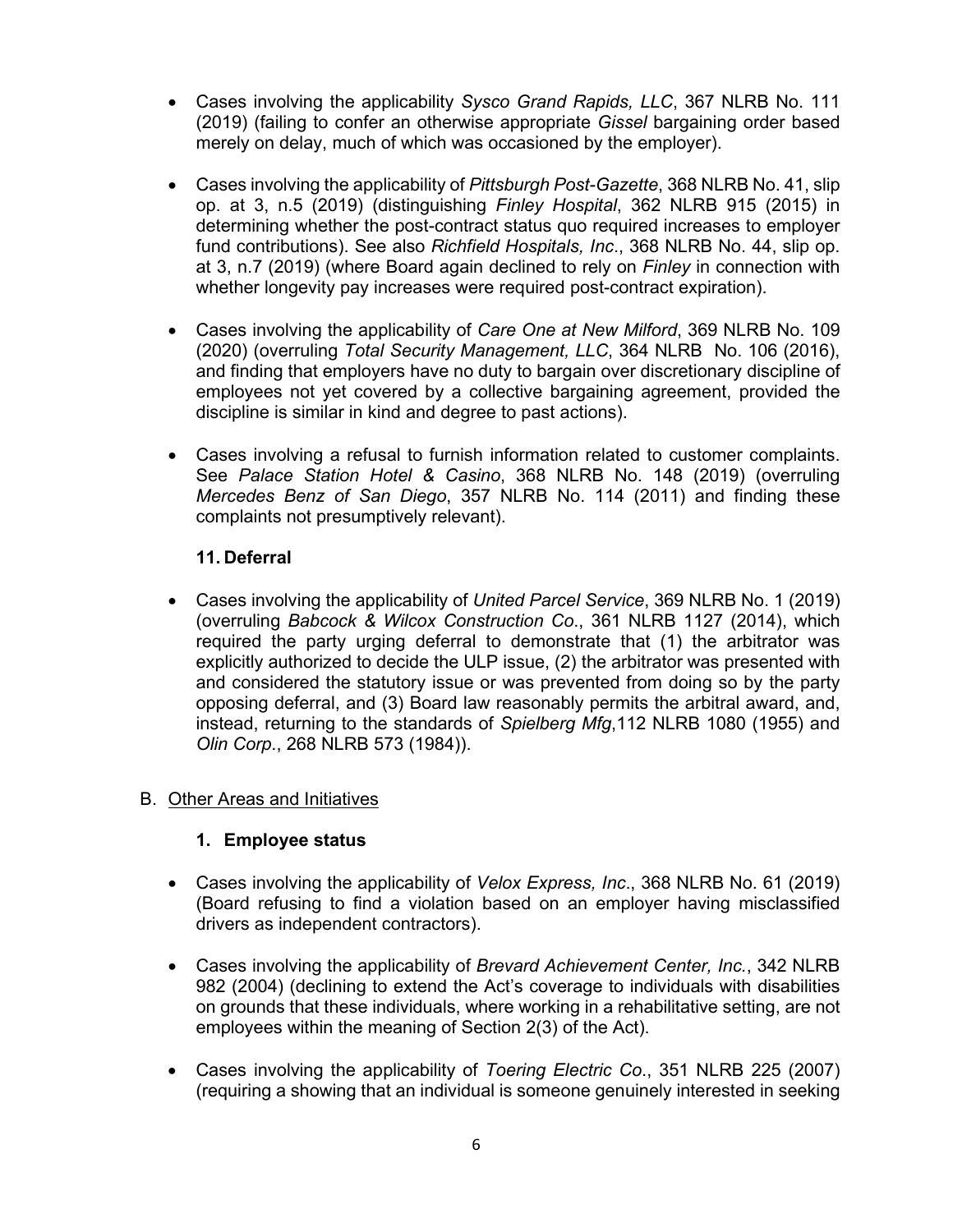to establish an employment relationship to prove entitlement to Section 2(3) status as an employee under the Act).

# *2. Weingarten*

- Cases involving the applicability of *United States Postal Service*, 371 NLRB No. 7 (2021) (Board refusing to find a pre-disciplinary interview right to information, including the questions to be asked in the interview, as a purported extension of *Weingarten*).
- Cases involving the applicability of *Weingarten* principles in non-unionized settings as enunciated in *IBM Corp*., 341 NLRB 1288 (2004).

# **3. National Mediation Board vs. NLRB jurisdiction**

• Cases involving the applicability of *ABM Onsite Services-West* (2018) (Board, after initially asserting jurisdiction and certifying union as representative of employer's airport bag jammer technicians and dispatchers, reversed course and deferred to NMB's advisory decision in which NMB found RLA jurisdiction under traditional sixfactor carrier control test and overruled NMB cases requiring carrier control over personnel decisions). *See also Oxford Electronics, Inc. d/b/a Oxford Airport Technical Srvcs.*, 369 NLRB No. 6 (Jan. 6, 2020) (giving substantial deference to National Mediation Board advisory opinions concerning RLA jurisdiction).

# **4. Employer duty to recognize and/or bargain**

- Cases involving surface bargaining akin to what the Board found lawful in The *George Washington University Hospital*, 370 NLRB No. 118 (2021).
- Cases involving a refusal to furnish information related to a relocation or other decision subject to *Dubuque Packing* (see former Chairman Liebman's dissent in *Embarq Corp*., 356 NLRB No. 125 (2011) and OM-11-58).
- Cases involving the applicability of *Shaw's Supermarkets, Inc.*, 350 NLRB 585 (2007) (to assess whether this case should be overruled. The case permits midterm withdrawals of recognition where they occur after the third year of a contract of longer duration).
- Cases in which an employer refuses to recognize and bargain with a union where the union presents evidence of a card majority, but where the employer is unable to establish a good faith doubt as to majority status; specifically, where the employer refusing to recognize has either engaged in unfair labor practices or where the employer is unable to explain its reason for doubting majority status in rejecting the union's demand. *See Joy Silk Mills, Inc*., 85 NLRB 1263 (1949).

## **5. Employees' Section 7 right to strike and/or picket**

• Cases involving an allegation that an employer's permanent replacement of economic strikers had an unlawful motive under *Hot Shoppes*, 146 NLRB 802 (1964).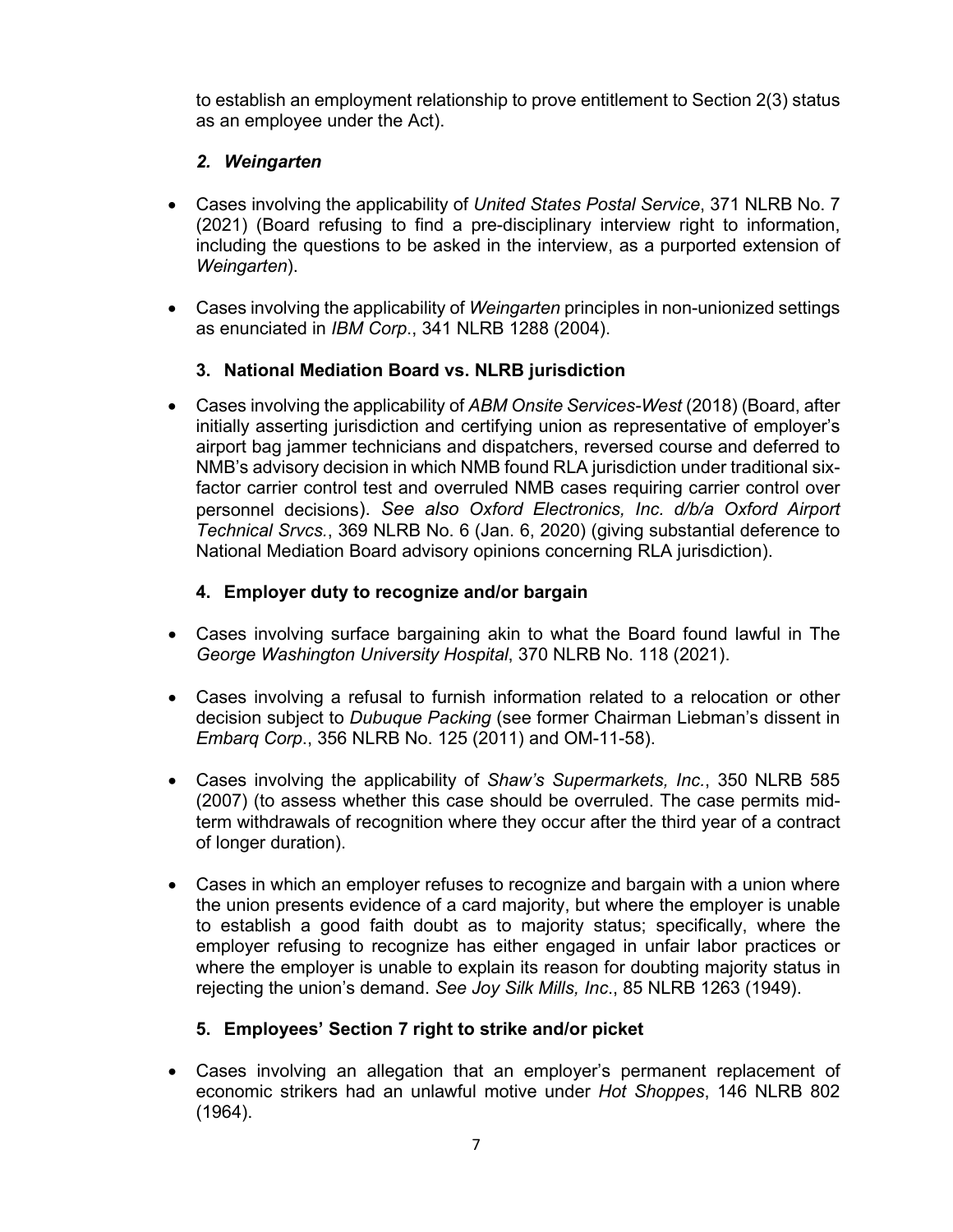- Cases involving the applicability of *Wal-Mart Stores*, 368 NLRB No. 24 (2019) (broadly defining an intermittent strike).
- Cases involving the applicability of *Preferred Building Services, Inc*., 366 NLRB No. 159 (2018) (Board finding employees picketed with a secondary object and lost protection of the Act where they were protesting sexual harassment and unsafe working conditions).
- Cases involving the applicability of *Service Electric Co*., 281 NLRB 633 (1986) (allowing an employer to unilaterally set terms and conditions of employment for replacements even where those terms are superior to those that had been paid to striking unit employees).

## **6. Remedies and compliance**

- Cases involving make-whole remedies for construction industry applicants or employees who sought or obtained employment as part of an organizing effort as enunciated in *Oil Capitol Sheet Metal, Inc.,* 349 NLRB 1348 (2007).
- Cases involving the applicability of *St. George Warehouse*, 351 NLRB 961 (2007) (to assess whether this case should be overruled and an employer should again have the burden of showing that a discriminatee failed to make an adequate search for interim employment).
- Cases involving the applicability of *Ex-Cello Corp*, 185 NLRB 107 (1970) (declining to provide a make whole compensatory remedy for failures to bargain).

## **7. Employer interference with employees' Section 7 rights**

- Cases involving the applicability of *Tri Cast*, 274 NLRB 377 (1985) to employer statements that employee access to management will be limited if employees opt for union representation.
- Cases involving the applicability of *Crown Bolt*, 343 NLRB 776 (2004) (overruling *Springs Industries*, 332 NLRB 40 (2000) (in cases involving an employer's threat of plant closure where there is little evidence of dissemination to other employees, such dissemination should be presumed).
- Cases involving the applicability of *Cordua Restaurants, Inc.*, 368 NLRB No. 43 (2019) (Board finding, among other things, that an employer does not violate the Act by promulgating a mandatory arbitration agreement in response to employees engaging in collective action).
- C. Other Casehandling Matters Traditionally Submitted to Advice
	- Cases involving the validity of partial lockouts.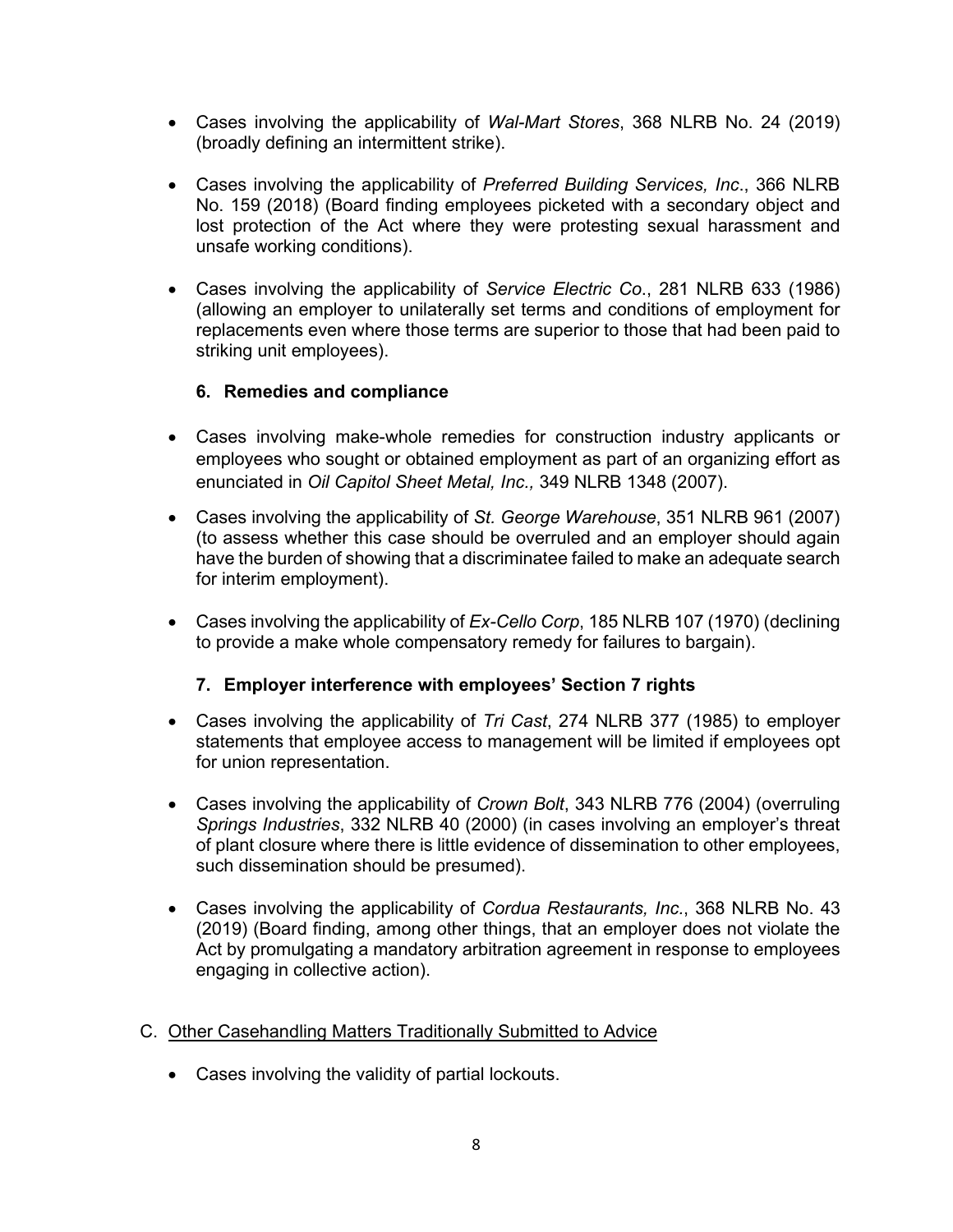- Cases in which the Region recommends alleging *Golden State* liability of an entity that has purchased a bankrupt entity through a free and clear sale.
- Cases involving the legality of a pending or completed lawsuit or the legality of allegedly overbroad discovery requests, where the Region recommends issuing complaint.
- Cases in which the Board invites parties to file position statements following a remand from the Court of Appeals or on the Board's own motion, and cases in which the Region wants to seek to file a brief notwithstanding the lack of a Board invitation to do so.
- Case in which the Board has invited the parties to file briefs addressing a novel or complex issue, or one of first impression.
- Cases involving the need to harmonize the NLRA with local, state, or other federal statutes.
- Cases involving potential or overlapping jurisdiction with other Federal agencies, unless there is an inter-agency memorandum of understanding.
- Injunction Litigation matters should be submitted to the Injunction Litigation Branch, including requests for authorization to file a Section 10(j) petition; 10(j) recommendations in all cases involving complaints seeking a *Gissel* bargaining order, discharges during an organizing drive, first contract bargaining, employer withdrawals of recognition, or successorship cases.
- Requests for authority to seek contempt of a Section10(j) or 10(l) order should be submitted to the Injunction Litigation Branch.
- Requests regarding appealing a Section 10(i) or 10(I) case in which a district court denied injunctive relief should be submitted to the Injunction Litigation Branch.
- Notice of any Notice of Appeal filed in a Section 10(i) or 10(I) case should be submitted to the Injunction Litigation Branch.
- Complex subpoena issues, including for example where there is a serious claim of privilege, where following issuance of any subpoena, intervening circumstances present enforcement problems, or where the Region is considering denying the request of a private party for enforcement of a subpoena *ex rel*.
- Cases where the Region lost an ALJD on an Advice-authorized legal theory and the Region does not want to take exceptions; cases where new evidence was introduced at the hearing that could call into question the continued validity of the Advice-authorized legal theory, and cases where an ALJD raises novel or complex questions even if the case was not previously submitted to Advice.
- EAJA cases where the Region wishes to pay a claim.